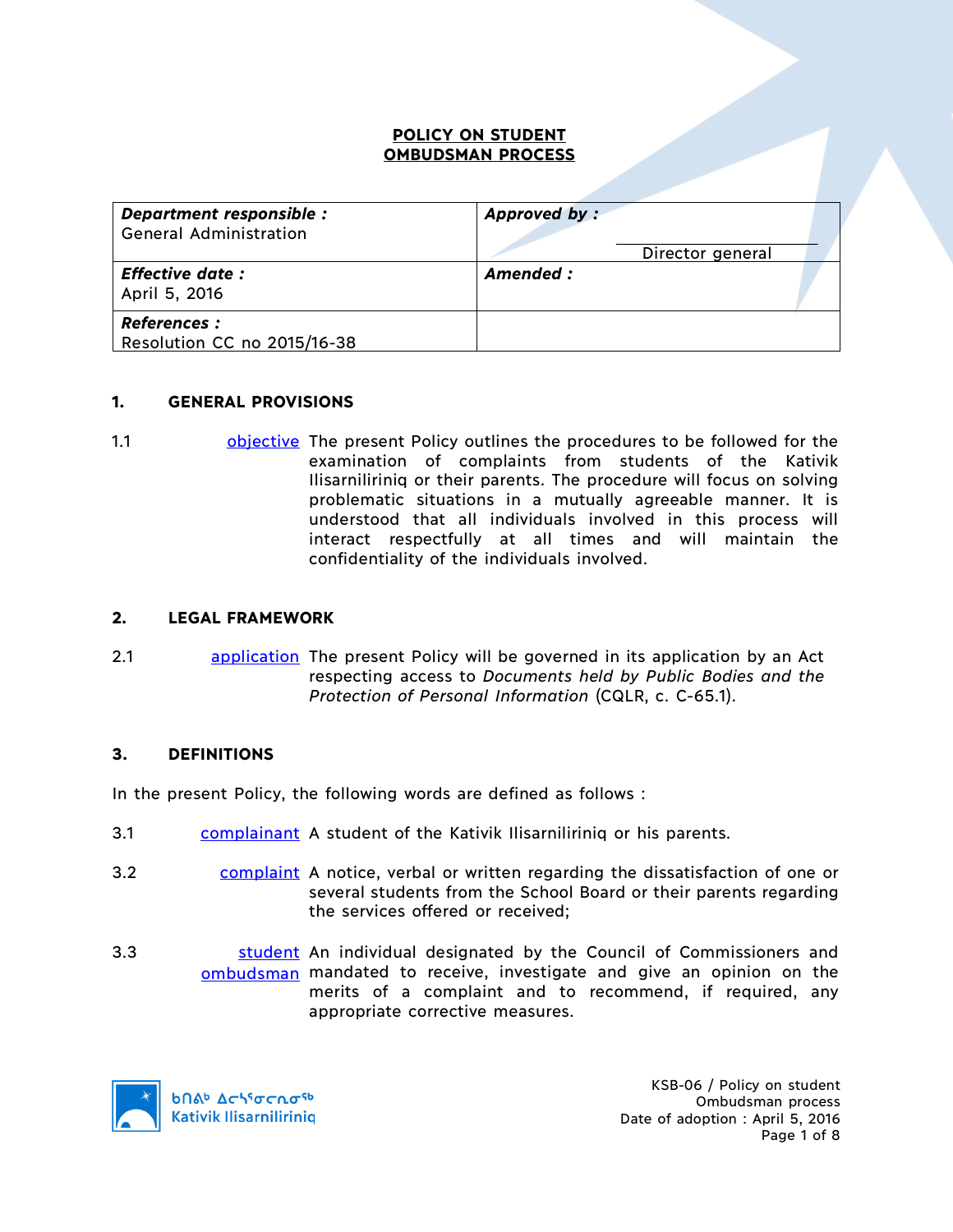## **4. PRINCIPLES**

- 4.1 **Iomography is a contract and a concerned** or his parent may make a complaint. complaint Anonymous complaints will not be considered. The identity of the complainant will be verified.
- 4.2 **resolve the It is expected that, prior to submitting a complaint, the** issue complainant will have made attempts, in good faith, to resolve the issue with the person who made the decision.
- 4.3 **pertinent** The recipient of the complaint must at all stages, be provided information relating with all pertinent information relating to the complaint. Concerned to the complaint parties will be given the opportunity to present their observations.
- 4.4 companion The complainant has the right to be accompanied by the person of his choice at any stage of the complaint examination procedure.
- 4.5 **assistance** The complainant may receive assistance from the Associate Secretary General or the Student Ombudsman in making his complaint or in any step related to the complaint.
- 4.6 written complaints Only written complaints will be responded to in writing.

# **COMPLAINT EXAMINATION PROCEDURE**

## **5. FILING OF A COMPLAINT**

complaint

- 5.1 **filling of a** All complaints must be made as follows:
	- a) The complaint concerning the staff of a School or Centre must be directed to the School Principal or Centre Director. Should the complainant be dissatisfied with the handling of his complaint or its outcome, he may forward his complaint himself to the Director of School operations or request that it be forwarded by the Associate Secretary General;
	- b) The complaint concerning a Principal or Centre Director must be directed to the Director of School Operations;
	- c) The complaint concerning a Board-level Department or its staff must be directed to the Director of said department.

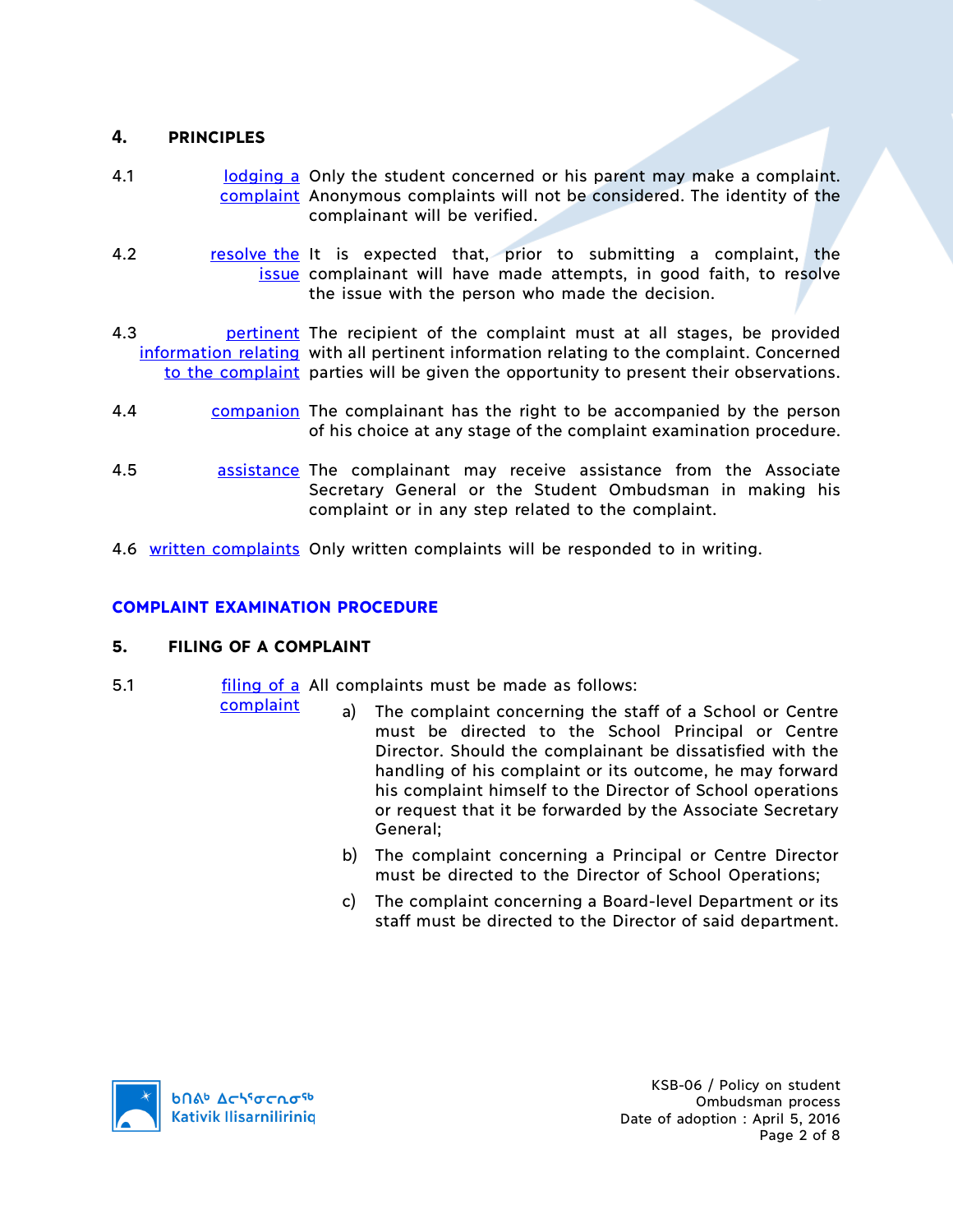- 5.2 **alternative** Should the complainant be dissatisfied with the handling of his in case of complaint as per 5.1 or its outcome, he may forward his complaint dissatisfaction himself to the Director General or his delegate or request that it be forwarded by the Associate Secretary General.
- 5.3 other alternative Should the complainant be dissatisfied with the handling of his in case of complaint or its outcome at each level, the complainant can dissatisfaction address a written complaint to the Associate Secretary General.

### **6. ADMISSIBILITY OF THE COMPLAINT AND PROCESSING PROCEDURES**

- 6.1 admissibility Upon receipt of the written complaint, the Associate Secretary General shall ensure that due process, as defined in Section 5 of the present Policy has been followed, that the complaint was made by the student concerned or his parent, and that the complaint pertained to services offered by or received at the School Board.
- 6.2 **complaint** If the complaint is deemed admissible, the Associate Secretary meets preliminary General will determine whether the complaint meets preliminary conditions conditions to be sent to the Student Ombudsman.
- 6.3 **hotice of Associate Secretary General will inform the concerned parties that** filing a complaint a complaint has been submitted.

## **STUDENT OMBUDSMAN**

### **7. INTERVENTION OF THE STUDENT OMBUDSMAN**

- 7.1 **alternative** A complainant dissatisfied with the handling or the outcome of in case of his complaint may refer his complaint to the Student Ombudsman. dissatisfaction Such complaint should be made in writing. However, a preliminary verbal request will also be accepted.
- 7.2 **processing Upon receipt of a complaint**, the Student Ombudsman will of a written communicate with the Associate Secretary General to verify that complaint the complainant has exhausted the remedies provided for in the present Policy.
- 7.3 intervention of Notwithstanding the above, the Ombudsman may take up a the Ombudsman complaint at any stage if he considers that intervention is necessary to prevent the complainant from suffering a prejudice.
- 7.4 **dismissal The Student Ombudsman may, upon summary examination of the** of complaint complaint, dismiss it, if in his opinion, it is frivolous, vexatious or made in bad faith.



**b**በል<sup>b</sup> Δς<sup>56</sup>σς λο<sup>56</sup> **Kativik Ilisarniliriniq** 

KSB-06 / Policy on student Ombudsman process Date of adoption : April 5, 2016 Page 3 of 8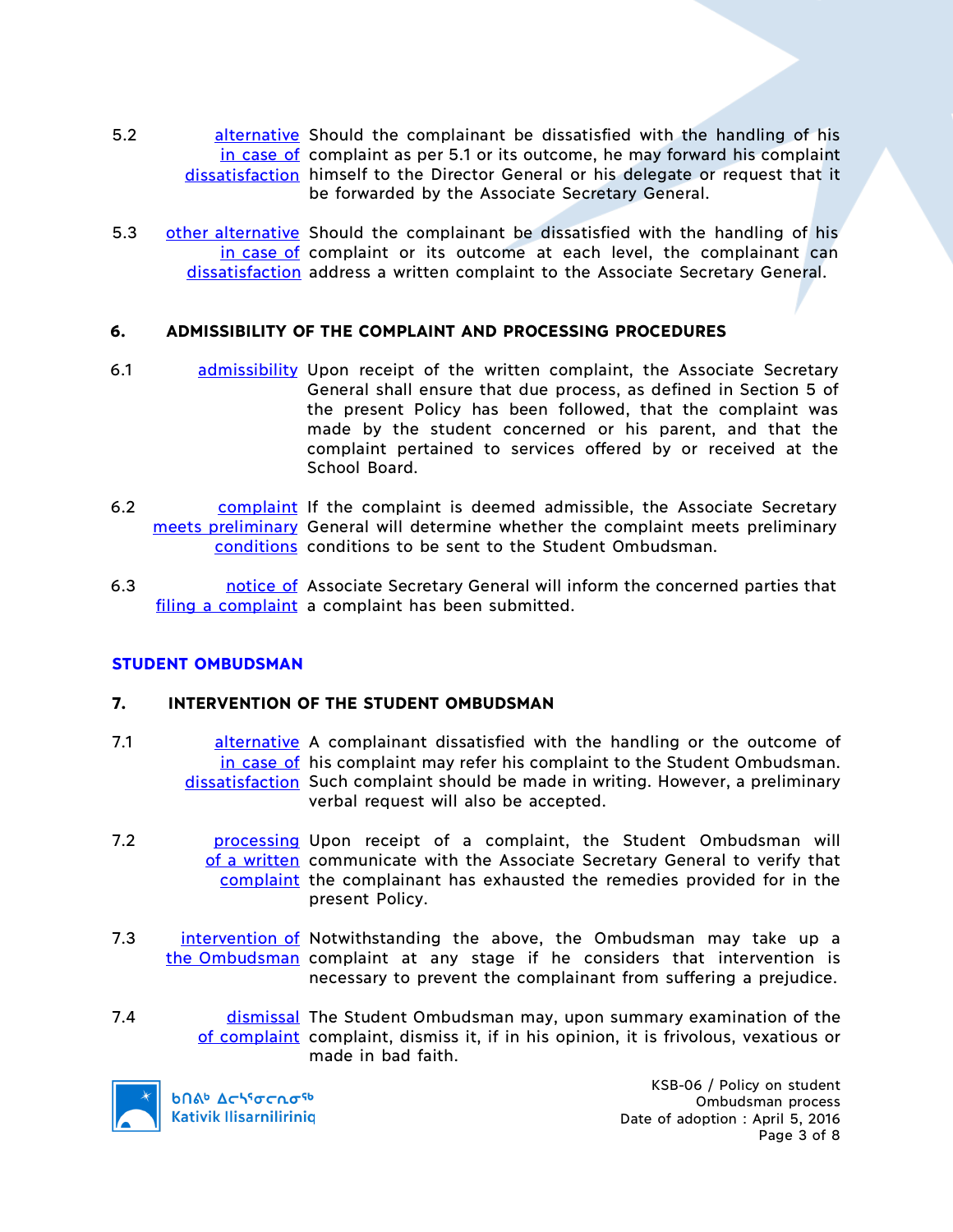- 7.5 **refuse or The Student Ombudsman may refuse or cease to examine a** cease to examine complaint if he has reasonable cause to believe that intervening a complaint would clearly serve no purpose or if the length of time having elapsed between the events that gave rights to the dissatisfaction of the complainant and the filing of the complaint makes it impossible to examine the complaint.
- 7.6 **Source Serious The Student Ombudsman must refuse or cease to examine a** fault complaint upon becoming aware or being informed that the complaint concerns a serious fault committed by a teacher in the exercise of his functions or an act derogatory to the honor or dignity of the teaching profession for which a complaint has been filed with the Minister of Education, Leisure and Sports under Section 18 of the *Education Act for Cree, Inuit and Naskapi Native Persons.* In such cases, the Student Ombudsman will inform the complainant and the Associate Secretary General.
- 7.7 cooperation The Student Ombudsman may require the cooperation of any staff member of the School Board whose expertise is considered necessary to the examination of the complaint. He may also, with the authorization of the Council of Commissioners, call on an outside expert.
- 7.8 **maximum time** Within 45 days after the complaint is received, the Student limit for issuing Ombudsman must give the Council of Commissioners an opinion the opinion and on the merits of the complaint and, if required, recommend any recommendations appropriate corrective measures. Within the same delay, a copy of said opinion and recommendations, if any, must be given to the Associate Secretary General and to the complainant.
- 7.9 **COUNCLEF COUNCLE CONT** COMMISSIONERS WILL Inform the complainant, without Commissioners delay, of any action to be taken with respect to recommendations made by the Student Ombudsman.

## **8. FINAL PROVISIONS**

- 8.1 confidentiality Every person involved in the process must ensure that complaints are handled in a confidential manner and that there is no form of retaliation against a complainant who exercised his rights in accordance with the present Policy.
- 8.2 **processing All complaints will be handled by the School Board in accordance** with the *Act Respecting Access to Documents held by Public Bodies and the Protection of Personal Information*.

**b**Πል<sup>b</sup> Δςιγσς ησ<sup>ς 6</sup> **Kativik Ilisarniliriniq** 

KSB-06 / Policy on student Ombudsman process Date of adoption : April 5, 2016 Page 4 of 8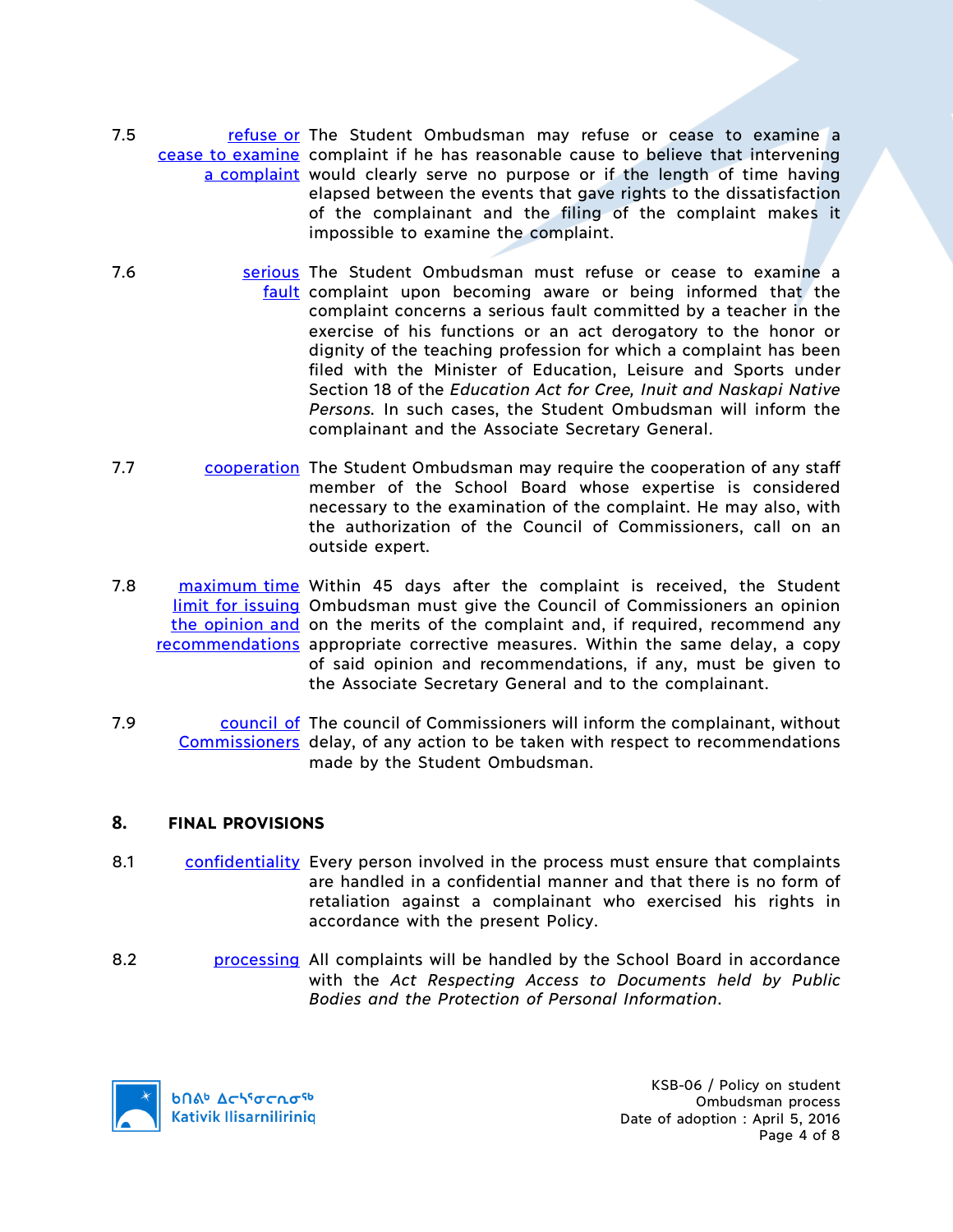- 8.3 conflict of The Student Ombudsman must declare to the Council of interest Commissioners if, in any particular case, he is in real or perceived conflict of interest. In particular, it must be declared if there is a personal or business relationship with a person involved in the complaint, other than their business relationship through the School Board. In such cases, the complaint will be referred to the Substitute.
- 8.4 annual report By October 1st, the Student Ombudsman must provide the School Board with an annual report, covering the previous school year, stating the number of complaint referrals received and their nature, the corrective measures recommended, if any, and any action taken. No names of individuals or schools/ centres or other information that may identify a person or a school/centre will be reported publicly.
- 8.5 complaint At the beginning of each school year, the students and their examination parents shall be informed of the present complaint examination procedure procedure. The School Board will make the Policy available on the School Board website along with the contact information for the Student Ombudsman.
- 8.6 commencement The present Policy comes into force the day of its adoption by the date Council of Commissioners.

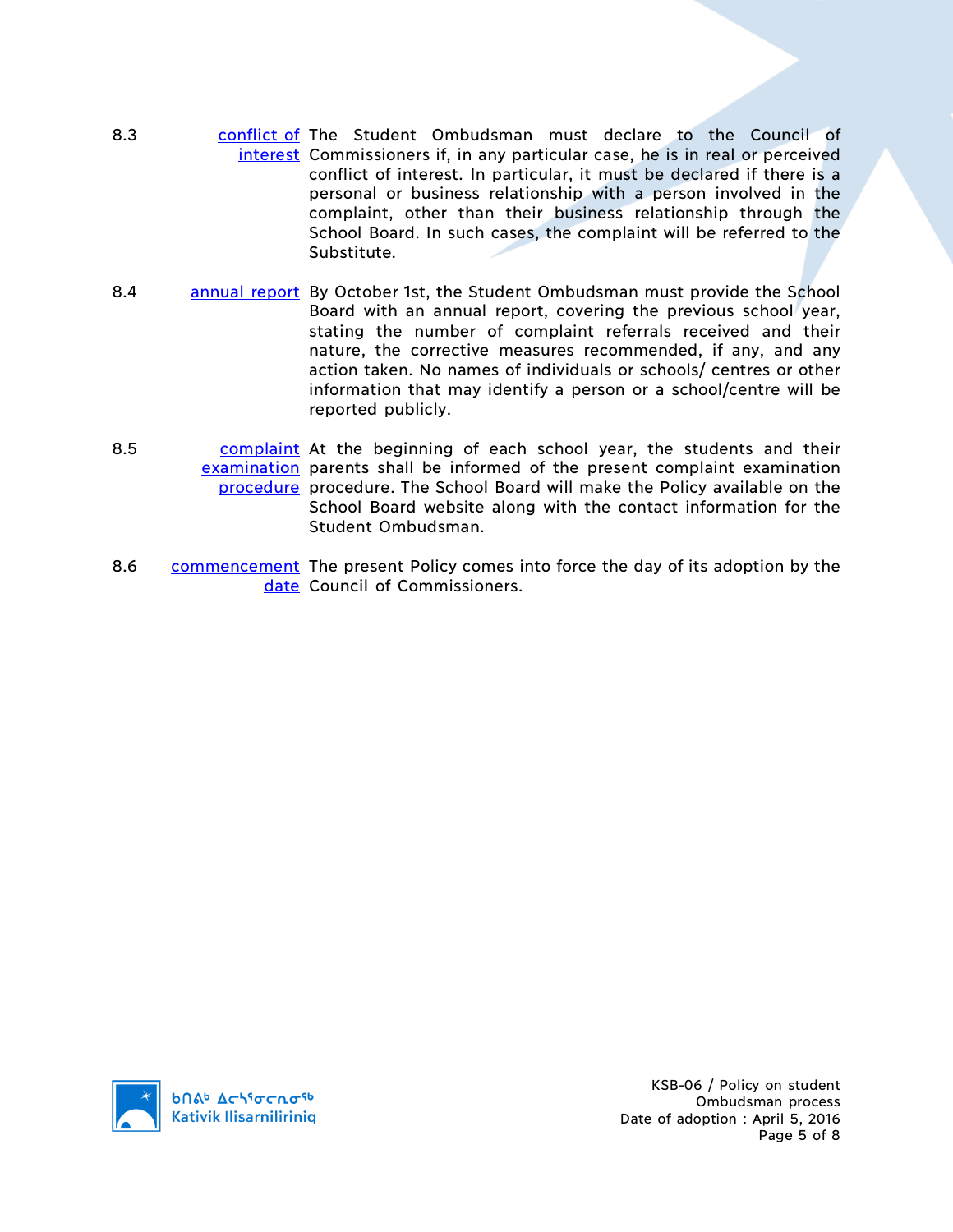### \* Suggested form

To be filled with the Assistance of the Associate Secretary General or the Student Ombudsman

## **REQUEST FOR INTERVENTION BY THE STUDENT OMBUDSMAN FOR KATIVIK ILISARNILIRINIQ**

Notwithstanding the duty to respect the confidential nature of your personal information, you hereby authorize Kativik Ilisarniliriniq's Student Ombudsman, its employees and representatives to obtain and use personal information pertaining to you and communicate such information to persons to whom it deems necessary to do so, in order to investigate and/or process your request.

If, at the end of this process a recommendation is issued, it will be forwarded to you in writing and copies will also be forwarded to the Associate Secretary General and the Council of Commissioners, the responsible body entrusted by law to follow-up on any opinion given on the merits of the complaint and, if any, the corrective measures recommended by the Student Ombudsman.

## **1. PETITIONER'S ADDRESS & OTHER INFORMATION (MANDATORY)**

| <b>Student Information : (Please print)</b>                                                                                                                                                          |                 |               |                                                   |  |
|------------------------------------------------------------------------------------------------------------------------------------------------------------------------------------------------------|-----------------|---------------|---------------------------------------------------|--|
| Family name:                                                                                                                                                                                         |                 |               | First name:                                       |  |
| Name of School:                                                                                                                                                                                      |                 |               |                                                   |  |
| Permanent code:                                                                                                                                                                                      |                 | Level:        |                                                   |  |
|                                                                                                                                                                                                      |                 |               |                                                   |  |
| Family name:                                                                                                                                                                                         |                 |               | First name:                                       |  |
| Relationship to student :<br>Adress:                                                                                                                                                                 | $FATHER$ $\Box$ | MOTHER $\Box$ | LEGAL GUARDIAN $\Box$                             |  |
| City:                                                                                                                                                                                                |                 |               | Postal Code:                                      |  |
| Telephone:<br>Home:                                                                                                                                                                                  |                 | Work:         | <u> 1989 - Johann Barnett, fransk politiker (</u> |  |
| Fax:                                                                                                                                                                                                 |                 | Cell:         |                                                   |  |
| $E$ -mail:                                                                                                                                                                                           |                 |               |                                                   |  |
| N.B.: If your request concerns other persons, it is important that you also submit these persons' names, phone numbers, and<br>addresses. If more space is required, please attach a separate sheet. |                 |               |                                                   |  |
| 2. PRELIMINARY QUESTIONS                                                                                                                                                                             |                 |               |                                                   |  |
| 2.1 Have you registered your complaint with the school board?<br>$\Box$ YFS                                                                                                                          | $\Box$ NO       |               |                                                   |  |
| 2.2 Have you spoken with any of the following:                                                                                                                                                       |                 |               |                                                   |  |
| Teacher                                                                                                                                                                                              | Principal       |               | $\Box$ Vice-Principal                             |  |
| <b>Associate Secretary General</b>                                                                                                                                                                   |                 |               |                                                   |  |
| <b>Assistant Director General</b>                                                                                                                                                                    |                 |               |                                                   |  |
| <b>Director General</b>                                                                                                                                                                              |                 |               |                                                   |  |
| 2.3 Have you lodged a written complaint to the Associate Secretary General?                                                                                                                          |                 |               |                                                   |  |
| <b>YES</b>                                                                                                                                                                                           | <b>NO</b>       |               |                                                   |  |
|                                                                                                                                                                                                      |                 |               |                                                   |  |